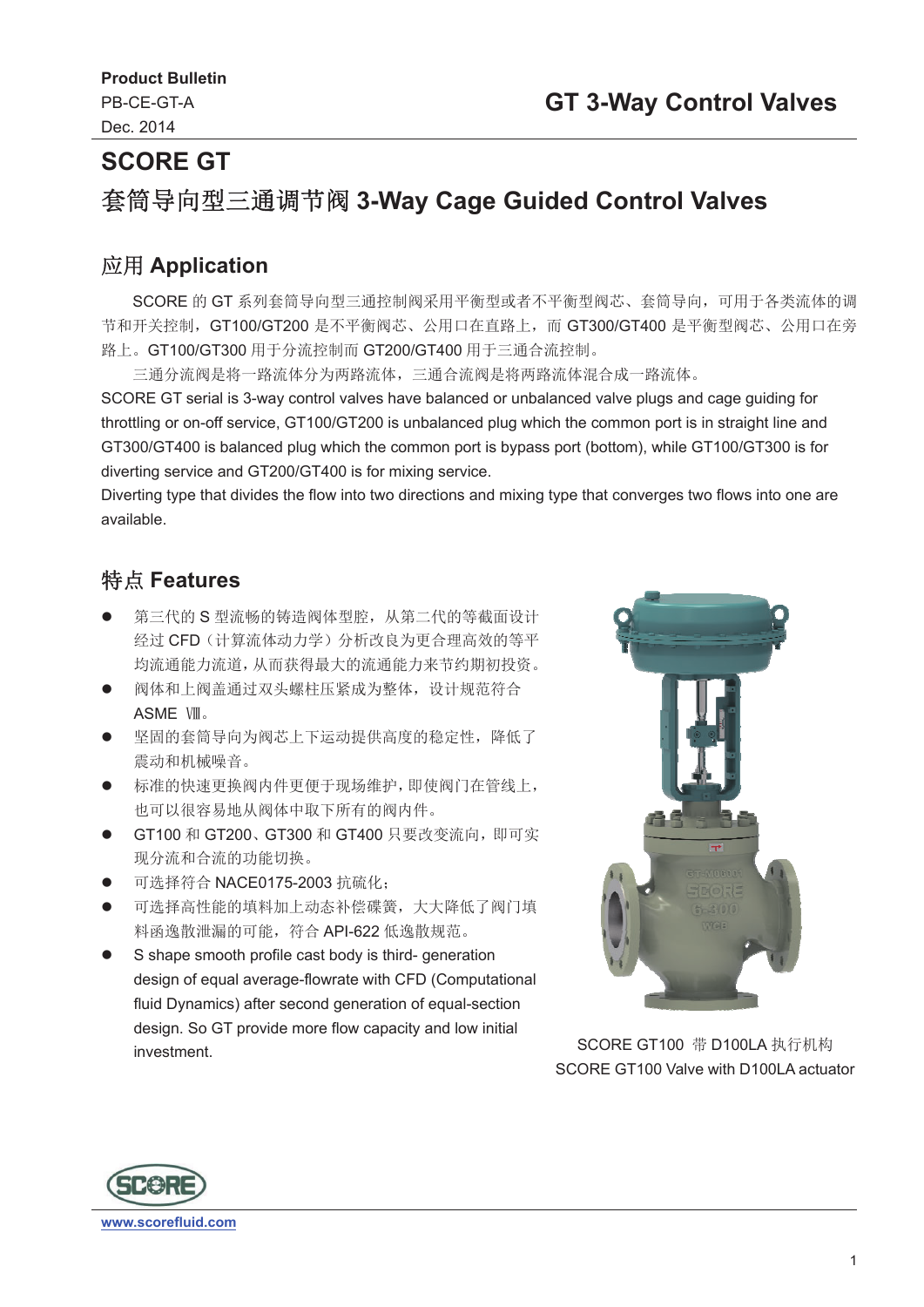- $\bullet$  High integrity body/bonnet bolting system design to ASME  $V\mathbb{I}$ .
- Clamped cage guiding provides high valve plug stability, which reduces vibration and mechanical noise.
- Maintenance is more easy because of standard quick-change trim, the valve can stay in the pipeline during removal of trim parts.
- GT100 and GT200, GT300 and GT400 is easy to be changed to each other by changing the flow direction of body.
- Meeting NACE MR0175-2003 for sulfide cracking resistance is optional.
- High performance packing with live-loading spring to fit with low fugitive emissions API-622 is optional.

### **GT** 䰰䰘ᐕ〻৲ᮠ **Engineering Date of SCORE GT**

| 公称通径  | <b>End Connection Sizes</b>  | $1"~24"$ (DN25~DN600)                                    |                                                                          |  |  |  |  |  |
|-------|------------------------------|----------------------------------------------------------|--------------------------------------------------------------------------|--|--|--|--|--|
|       |                              | ANSI 150#, 300#, 600#, 900#, 1500#, 2500#                |                                                                          |  |  |  |  |  |
| 公称压力  | <b>Valve Body Ratings</b>    | JB/T79.1-94 & HG20592-2009 PN1.6Mpa ;                    |                                                                          |  |  |  |  |  |
|       |                              | JB/T79.2-94 & HG20592-2009 PN4.0, 6.3, 10, 16, 25MPa     |                                                                          |  |  |  |  |  |
| 连接方式  |                              | 法兰式(RF、RTJ、凹凸式)、焊接式(SW: 2"及2"以下, BW)                     |                                                                          |  |  |  |  |  |
|       | <b>End Connection Styles</b> | Flanged (RF, RTJ, MFM), weld ends (SW: 2" and under, BW) |                                                                          |  |  |  |  |  |
|       |                              |                                                          | ASME B16.34-2009, ASME Section VII-1,2 (for body/bonnet bolting)         |  |  |  |  |  |
| 设计标准  | <b>Design Standards</b>      | GB/T 4213-2008, JB/T79.1-94, JB/T79.2-94, HG20592-2009   |                                                                          |  |  |  |  |  |
| 法兰距   | <b>Body Face to Face</b>     | IEC60534-2006.                                           |                                                                          |  |  |  |  |  |
|       | <b>Dimensions</b>            | ISA-75.03-1992, ISA-75.08.06-2002                        |                                                                          |  |  |  |  |  |
| 阀内件形式 |                              | GT100/200 压力不平衡型阀芯                                       | GT100/200 Pressure unbalanced plug type                                  |  |  |  |  |  |
|       | <b>Trim Form</b>             | GT300/400 压力平衡型阀芯                                        | GT300/400 Pressure balanced plug type                                    |  |  |  |  |  |
| 流量特性  | <b>Characteristics</b>       | 线性、等百分比、开关                                               | Linear, Equal percentage or On-off                                       |  |  |  |  |  |
| 可调比 R | Rangeability                 | 50:1                                                     |                                                                          |  |  |  |  |  |
|       |                              | 金属阀座标准为                                                  | ANSI/FCI 70.2. Class IV as standard,                                     |  |  |  |  |  |
| 阀座泄漏量 | <b>Seat Leakage</b>          | ANSI/FCI 70.2. Class IV,                                 |                                                                          |  |  |  |  |  |
|       |                              | 可选用 Class V,                                             | Class V is option.                                                       |  |  |  |  |  |
|       |                              | 软阀座为 Class VI。                                           | Class VI with soft seat insert                                           |  |  |  |  |  |
|       |                              | 标准型 Standard Type:                                       | $-17$ ~+230°C                                                            |  |  |  |  |  |
|       |                              | 加长型 Extension Type:                                      | -45~-17℃ & ≥+230℃                                                        |  |  |  |  |  |
| 上阀盖形式 | <b>Bonnet Styles</b>         | 低温型 I Cryogenic type I:                                  | $-100 - -45$ °C                                                          |  |  |  |  |  |
|       |                              | 低温型 II Cryogenic type II:                                | $-196 - 100^{\circ}$                                                     |  |  |  |  |  |
|       |                              | 波纹管密封型                                                   | <b>Bellows Seal Type</b>                                                 |  |  |  |  |  |
|       |                              | 蒸汽夹套型                                                    | Steam Jacket Type                                                        |  |  |  |  |  |
|       |                              |                                                          |                                                                          |  |  |  |  |  |
|       |                              |                                                          | 强化聚四氟乙烯 V 型填料, 聚四氟乙烯&柔性石墨编织型填料、柔性石墨填料。                                   |  |  |  |  |  |
| 上阀盖填料 | <b>Bonnet Packing</b>        |                                                          | Reinforced Teflon V-ring, Teflon & Graphite Fiber Braided Packing,       |  |  |  |  |  |
|       |                              | Graphite Packing (EVSP9000)                              |                                                                          |  |  |  |  |  |
|       |                              |                                                          | 缠绕式垫圈(柔性石墨/A240-316L、聚四氟乙烯/A240-316L)。                                   |  |  |  |  |  |
| 垫圈    | <b>Gasket</b>                | Spiral wound metal with Graphite or Teflon.              |                                                                          |  |  |  |  |  |
|       |                              |                                                          | 艳蓝(聚氨酯)和其他环氧树脂处理均可,不锈钢阀体材质时不需油漆。                                         |  |  |  |  |  |
| 表面涂层色 | <b>Paint</b>                 |                                                          | Gorgeous blue RAL5018 (polyurethanes group) and other expoxy finishes is |  |  |  |  |  |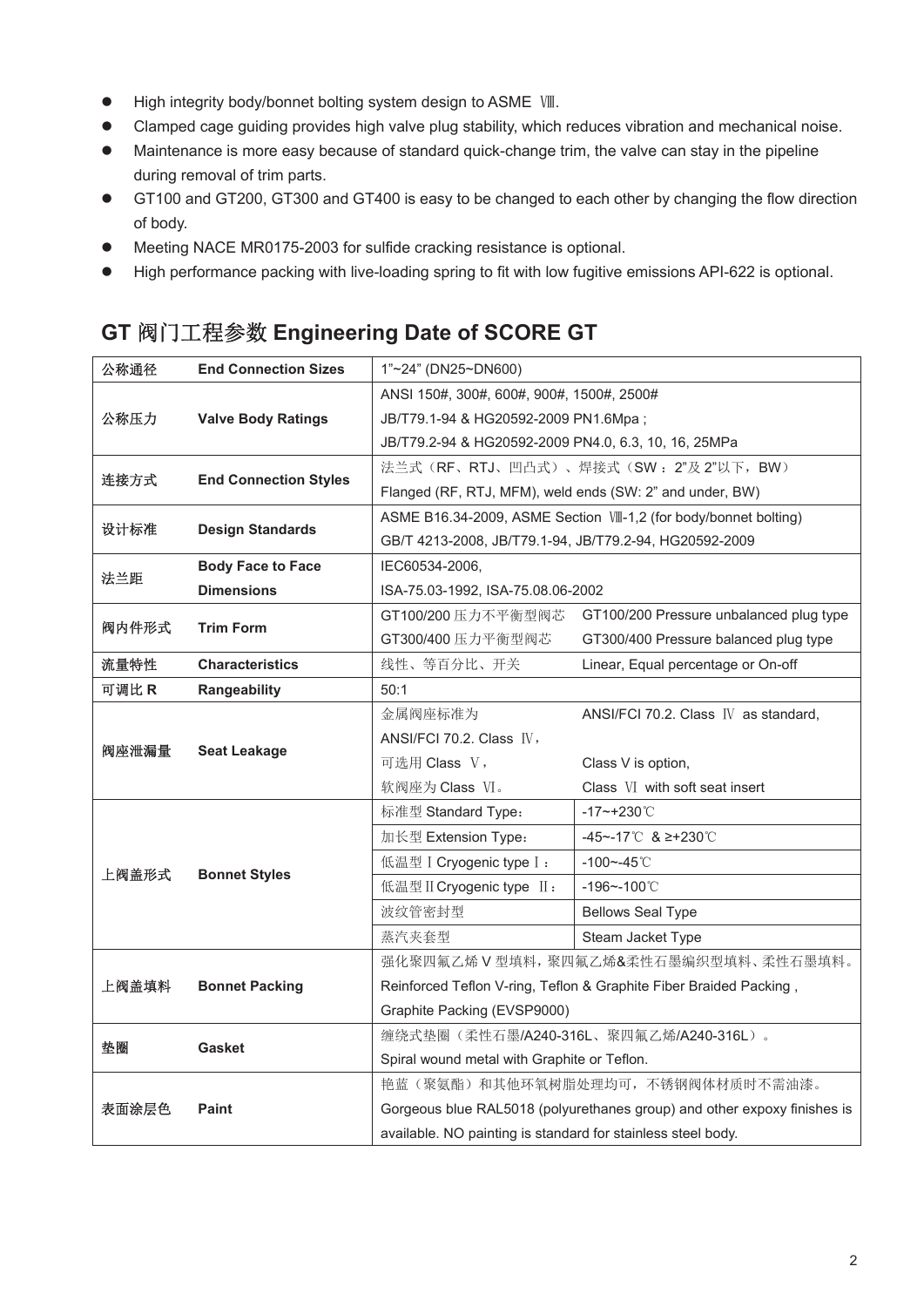#### 阀体材质的温度-压力使用范围 **Working Pressure-Temperature Ratings for Body Material**

| 温度               | ANSI Class 150 |             |                       |             |                                      |      |                                   | ANSI Class 300 |                          |                 |                          |                          |      |                    |             | ANSI Class 600                    |                 |                               |                          |      |          |
|------------------|----------------|-------------|-----------------------|-------------|--------------------------------------|------|-----------------------------------|----------------|--------------------------|-----------------|--------------------------|--------------------------|------|--------------------|-------------|-----------------------------------|-----------------|-------------------------------|--------------------------|------|----------|
| Temp.            | <b>LCB</b>     | <b>WCB</b>  |                       |             |                                      |      | C5  WC6 WC9  CF8  CF8M  LCB   WCB |                |                          | C5              |                          |                          |      | WC6WC9 CF8 CF8MLCB |             | <b>WCB</b>                        | C <sub>5</sub>  | WC6                           | WC9                      |      | CF8 CF8M |
| $^{\circ}$ C     |                | A105        | F <sub>5a</sub>       | F11         | <b>F22</b>                           | F304 | F316                              |                | A105                     | F <sub>5a</sub> | F11                      | F22                      |      | F304 F316          |             | A105                              | F <sub>5a</sub> | F11                           | F <sub>22</sub>          | F304 | F316     |
| 196~-45          |                |             |                       |             | $\overline{\phantom{0}}$             | 1.90 | 1.90                              |                |                          | $\equiv$        |                          |                          | 4.96 | 4.96               |             |                                   |                 | $\equiv$                      | $\overline{\phantom{0}}$ | 9.93 | 9.93     |
| $-45 - -29$ 1.84 |                |             | $\equiv$              |             |                                      | 1.90 | 1.90 4.80                         |                | $\overline{\phantom{0}}$ |                 | $\overline{\phantom{m}}$ | $\overline{\phantom{m}}$ | 4.96 |                    | 4.96 9.60   |                                   |                 | $\qquad \qquad$               |                          | 9.93 | 9.93     |
| $-29 - 38$ 1.84  |                | 1.96 2.00   |                       | 1.98        | 1.98                                 | 1.90 |                                   | $1.90$ 4.80    |                          |                 | 5.11 5.17 5.17 5.17      |                          | 4.96 |                    |             | 4.96 9.60 10.21 10.34 10.34 10.34 |                 |                               |                          | 9.93 | 9.93     |
|                  | 50 1.82        |             | 1.92 1.95 1.95 1.95   |             |                                      | 1.83 |                                   | 1.84 4.75      |                          |                 |                          | 5.01 5.17 5.17 5.17      | 4.78 |                    |             | 4.81 94.9 10.02 10.34 10.34 10.34 |                 |                               |                          | 9.56 | 9.62     |
|                  | 100 1.74       | $1.77$ 1.77 |                       | 1.77        | 1.77                                 | 1.57 |                                   | $1.62$ 4.53    |                          |                 |                          | 4.66 5.15 5.15 5.15      | 4.09 |                    | $4.22$ 9.07 |                                   |                 | 9.32 10.30 10.30 10.30        |                          | 8.17 | 8.44     |
|                  | 150 1.58       |             |                       |             | 1.58 1.58 1.58 1.58                  | 1.42 |                                   | $1.48$ 4.39    |                          |                 |                          | 4.51 5.03 4.97 5.03      | 3.70 |                    | 3.85 8.79   |                                   |                 | $9.02$   10.03   9.95   10.03 |                          | 7.40 | 7.70     |
|                  | 200 1.38       |             |                       |             | $1.38$   1.38   1.38   1.38          | 1.32 |                                   | $1.37$ 4.25    |                          |                 | 4.38 4.86 4.80 4.86      |                          | 3.45 |                    | $3.57$ 8.51 | 8.76                              | 9.72            | 9.59                          | 9.72                     | 6.90 | 7.13     |
| 250              | 1.21           | $1.21$ 1.21 |                       | 1.21        | 1.21                                 | 1.21 | 1.21                              | 4.08           |                          |                 | 4.19 4.63 4.63 4.63      |                          | 3.25 |                    | 3.34   8.16 | 8.39                              | 9.27            | 9.27                          | 9.27                     | 6.50 | 6.68     |
|                  | 300 1.02       |             | 1.02 1.02 1.02 1.02   |             |                                      | 1.02 | $1.02$ 3.87                       |                |                          |                 | 3.98 4.29 4.29 4.29      |                          | 3.09 | $3.16$ 7.74        |             | 7.96                              | 8.57            | 8.57                          | 8.57                     | 6.18 | 6.32     |
|                  | 325 0.93       |             |                       |             | $0.93 \mid 0.93 \mid 0.93 \mid 0.93$ | 0.93 |                                   | $0.93$ 3.76    |                          |                 |                          | $3.87$ 4.14 4.14 4.14    | 3.02 |                    | 3.09 7.52   | 7.74                              | 8.26            | 8.26                          | 8.26                     | 6.04 | 6.18     |
|                  | 350 0.84       |             | $0.84$ 0.84 0.84 0.84 |             |                                      | 0.84 |                                   | $0.84$ 3.64    |                          |                 | $3.76$ 4.03 4.03 4.03    |                          | 2.96 | $3.03$ 7.28        |             | 7.51                              | 8.04            | 8.04                          | 8.04                     | 5.93 | 6.07     |
| 375              |                |             | $0.74$ 0.74 0.74 0.74 |             |                                      | 0.74 | 0.74                              |                |                          |                 | $3.64$ 3.89 3.89 3.89    |                          | 2.90 | 2.99               |             | 7.27                              | 7.76            | 7.76                          | 7.76                     | 5.81 | 5.98     |
| 400              |                |             |                       |             | $0.65$ 0.65 0.65 0.65                | 0.65 | 0.65                              |                |                          |                 | 3.47 3.65 3.65 3.65      |                          | 2.84 | 2.94               |             | 6.94                              | 7.33            | 7.33                          | 7.33                     | 5.69 | 5.89     |
| 425              |                |             |                       |             | $0.55$ $0.55$ $0.55$ $0.55$          | 0.55 | 0.55                              |                |                          |                 | 2.88 3.52 3.52 3.52      |                          | 2.80 | 2.91               |             | 5.75                              | 7.00            | 7.00                          | 7.00                     | 5.60 | 5.83     |
| 450              |                |             |                       |             | $0.46$ 0.46 0.46                     | 0.46 | 0.46                              |                |                          |                 | 3.37 3.37 3.37           |                          | 2.74 | 2.88               |             |                                   | 6.77            | 6.77                          | 6.77                     | 5.48 | 5.77     |
| 475              |                |             | 0.37                  | 0.37        | 0.37                                 | 0.37 | 0.37                              |                |                          |                 | $2.79$ 3.17 3.17         |                          | 2.69 | 2.87               |             |                                   | 5.57            | 6.34                          | 6.34                     | 5.39 | 5.73     |
| 500              |                |             | 0.28                  | 0.28        | 0.28                                 | 0.28 | 0.28                              |                |                          |                 | 2.14 2.57 2.82           |                          | 2.65 | 2.82               |             |                                   | 4.28            | 5.15                          | 5.65                     | 5.30 | 5.65     |
| 538              |                |             |                       |             | $0.14$ 0.14 0.14                     | 0.14 | 0.14                              |                |                          |                 |                          | 1.37 1.49 1.84           | 2.44 | 2.52               |             |                                   | 2.74            | 2.98                          | 3.69                     | 4.89 | 5.00     |
| 550              |                |             | 0.14                  | $0.14$ 0.14 |                                      |      |                                   |                |                          |                 | 1.20 1.27 1.56           |                          |      |                    |             |                                   | 2.41            | 2.54                          | 3.13                     |      |          |
| 575              |                |             |                       |             | $0.14$ 0.14 0.14                     |      |                                   |                |                          |                 | $0.89$ 0.88 1.05         |                          |      |                    |             |                                   | 1.78            | 1.76                          | 2.11                     |      |          |
| 600              |                |             | 0.14                  |             |                                      |      |                                   |                |                          | 0.62            |                          |                          |      |                    |             |                                   | 1.25            |                               |                          |      |          |
| 625              |                |             | 0.14                  |             |                                      |      |                                   |                |                          | 0.40            |                          |                          |      |                    |             |                                   | 0.80            |                               |                          |      |          |
| 650              |                |             | 0.09                  |             |                                      |      |                                   |                |                          | 0.24            |                          |                          |      |                    |             |                                   | 0.47            |                               |                          |      |          |

| 温度                                                                                                                                                             |                          |                          |                                   | ANSI Class 900           |                          |                                                                                                                                   |      | ANSI Class 1500          |                          |                 |                                     |                          | ANSI Class 2500  |                   |                          |                          |                          |                   |                                                                                                |                 |      |
|----------------------------------------------------------------------------------------------------------------------------------------------------------------|--------------------------|--------------------------|-----------------------------------|--------------------------|--------------------------|-----------------------------------------------------------------------------------------------------------------------------------|------|--------------------------|--------------------------|-----------------|-------------------------------------|--------------------------|------------------|-------------------|--------------------------|--------------------------|--------------------------|-------------------|------------------------------------------------------------------------------------------------|-----------------|------|
| Temp.                                                                                                                                                          | <b>LCB</b>               | <b>WCB</b>               | C <sub>5</sub>                    |                          | WC6 WC9                  |                                                                                                                                   |      |                          | CF8 CF8M LCB WCB         | C <sub>5</sub>  |                                     | WC6 WC9                  |                  | CF8 CF8M LCB      |                          | <b>WCB</b>               | C <sub>5</sub>           | WC6               | WC9                                                                                            | CF <sub>8</sub> | CF8M |
| $^{\circ}$ C                                                                                                                                                   |                          | A105                     | F <sub>5a</sub>                   | F11                      | F <sub>22</sub>          | F304 F316                                                                                                                         |      |                          | A105                     | F <sub>5a</sub> | F11                                 | F <sub>22</sub>          |                  | F304 F316         |                          | A105                     | F <sub>5a</sub>          | F11               | F22                                                                                            | F304 F316       |      |
| $-196 - -45$                                                                                                                                                   | $\overline{\phantom{0}}$ | $\overline{\phantom{m}}$ | $\overline{\phantom{0}}$          | $\overline{\phantom{0}}$ |                          | 14.89 14.89                                                                                                                       |      | $\overline{\phantom{m}}$ | $\overline{\phantom{0}}$ |                 | $\overbrace{\qquad \qquad }^{}$     | $\overline{\phantom{m}}$ |                  | 24.82 24.82       | $\overline{\phantom{m}}$ | $\overline{\phantom{0}}$ |                          |                   |                                                                                                | 41.37 41.37     |      |
| -45~-2914.41                                                                                                                                                   |                          | $\overline{\phantom{m}}$ |                                   | $\overline{\phantom{0}}$ | $\overline{\phantom{0}}$ | 14.89 14.89 24.01                                                                                                                 |      |                          |                          |                 | $\overline{\phantom{0}}$            | $\overline{\phantom{m}}$ |                  | 24.82 24.82 40.01 |                          |                          | $\overline{\phantom{m}}$ |                   | $\overbrace{\phantom{1232211}}$                                                                | 41.37 41.37     |      |
| -29~3814.41  15.32  15.51  15.51  15.51  14.89  14.89  24.01  25.53  25.86  25.86  25.86  24.82  24.82  39.56  42.55  43.09  43.09  43.09  43.09  41.37  41.37 |                          |                          |                                   |                          |                          |                                                                                                                                   |      |                          |                          |                 |                                     |                          |                  |                   |                          |                          |                          |                   |                                                                                                |                 |      |
|                                                                                                                                                                |                          |                          |                                   |                          |                          | 5014.24 15.04 15.51 15.51 15.51 14.35 14.43 23.73 25.06 25.86 25.86 25.86 23.91 24.06 37.78 41.77 43.09 43.09 43.09 39.85 40.09   |      |                          |                          |                 |                                     |                          |                  |                   |                          |                          |                          |                   |                                                                                                |                 |      |
|                                                                                                                                                                |                          |                          |                                   |                          |                          | 100 13.60 13.98 15.46 15.44 15.46 12.26 12.66 22.67 23.30 25.76 25.74 25.76 20.43 21.10 36.61 38.83 42.94 42.90 42.94 34.04 35.16 |      |                          |                          |                 |                                     |                          |                  |                   |                          |                          |                          |                   |                                                                                                |                 |      |
|                                                                                                                                                                |                          |                          |                                   |                          |                          | 150 13.18 13.52 15.06 14.92 15.06 11.10 11.55 21.97 22.54 25.08 24.87 25.08 18.50 19.25 35.44 37.56 41.82 41.45 41.82 30.84 32.08 |      |                          |                          |                 |                                     |                          |                  |                   |                          |                          |                          |                   |                                                                                                |                 |      |
|                                                                                                                                                                |                          |                          |                                   |                          |                          | 200 12.76 13.14 14.58 14.39 14.58 10.34 10.70 21.27 21.90 24.34 23.98 24.34 17.24 17.83 33.98 36.50 40.54 39.96 40.54 28.73 29.72 |      |                          |                          |                 |                                     |                          |                  |                   |                          |                          |                          |                   |                                                                                                |                 |      |
|                                                                                                                                                                |                          |                          | 250 12.23 12.58 13.90 13.90 13.90 |                          |                          |                                                                                                                                   |      |                          |                          |                 |                                     |                          |                  |                   |                          |                          |                          |                   | 9.75 10.01 20.39 20.97 23.18 23.18 23.18 16.24 16.69 32.24 34.95 38.62 38.62 38.62 27.07 27.81 |                 |      |
|                                                                                                                                                                |                          |                          | 300 11.61 11.95 12.86 12.86 12.86 |                          |                          | 9.27                                                                                                                              |      |                          |                          |                 |                                     |                          |                  |                   |                          |                          |                          |                   | 9.49 19.34 19.91 21.44 21.44 21.44 15.46 15.81 31.31 33.18 35.71 35.71 35.71 25.76 26.35       |                 |      |
|                                                                                                                                                                |                          |                          | 325 11.27 11.61 12.40 12.40 12.40 |                          |                          | 9.07                                                                                                                              |      |                          |                          |                 |                                     |                          |                  |                   |                          |                          |                          |                   | 9.27 18.79 19.36 20.66 20.66 20.66 15.11 15.44 30.33 32.26 34.43 34.43 34.43 25.19 25.74       |                 |      |
|                                                                                                                                                                |                          |                          | 350 10.92 11.27 12.07 12.07 12.07 |                          |                          | 8.89                                                                                                                              |      |                          |                          |                 |                                     |                          |                  |                   |                          |                          |                          |                   | 9.10 18.20 18.78 20.11 20.11 20.11 14.81 15.16 29.14 31.30 33.53 33.53 33.53 24.69 25.27       |                 |      |
| 375                                                                                                                                                            |                          |                          |                                   |                          |                          | 8.71                                                                                                                              | 8.96 |                          |                          |                 |                                     |                          |                  |                   |                          |                          |                          |                   | 80.31 32.32 32.32 32.32 24.19 24.90                                                            |                 |      |
| 400                                                                                                                                                            |                          |                          | 10.42 10.98 10.98 10.98           |                          |                          | 8.53                                                                                                                              | 8.83 |                          |                          |                 |                                     |                          |                  |                   |                          |                          |                          |                   | 28.93 30.49 30.49 30.49 23.70 24.53                                                            |                 |      |
| 425                                                                                                                                                            |                          |                          | 8.63 10.51 10.51 10.51            |                          |                          | 8.40                                                                                                                              | 8.74 |                          |                          |                 | 14.38 17.51 17.51 17.51 14.00 14.57 |                          |                  |                   |                          |                          |                          |                   | 23.97 29.16 29.16 29.16 23.33 24.29                                                            |                 |      |
| 450                                                                                                                                                            |                          |                          | 10.14 10.14 10.14                 |                          |                          | 8.22                                                                                                                              | 8.65 |                          |                          |                 | l16.90 l16.90 l16.90 l13.70 l14.42  |                          |                  |                   |                          |                          |                          |                   | 28.18 28.18 28.18 22.84 24.04                                                                  |                 |      |
| 475                                                                                                                                                            |                          |                          | 8.36                              | 9.51                     | 9.51                     | 8.08                                                                                                                              | 8.60 |                          |                          |                 | 13.93 15.82 15.82 13.47 14.34       |                          |                  |                   |                          |                          |                          |                   | 23.21 26.39 26.39 22.45 23.89                                                                  |                 |      |
| 500                                                                                                                                                            |                          |                          | 6.41                              | 7.72                     | 8.47                     | 7.95                                                                                                                              | 8.47 |                          |                          |                 | 10.69  12.86  14.09  13.24  14.09   |                          |                  |                   |                          |                          |                          |                   | 17.82 21.44 23.50 22.07 23.50                                                                  |                 |      |
| 538                                                                                                                                                            |                          |                          | 4.11                              | 4.47                     | 5.53                     | 7.33                                                                                                                              | 7.52 |                          |                          | 6.86            | 7.45                                |                          | 9.22 12.21 12.55 |                   |                          |                          |                          |                   | 11.43 12.41 15.37 20.36 20.89                                                                  |                 |      |
| 550                                                                                                                                                            |                          |                          | 3.61                              | 3.81                     | 4.69                     |                                                                                                                                   |      |                          |                          | 6.02            | 6.35                                | 7.82                     |                  |                   |                          |                          |                          | 10.04 10.59 13.03 |                                                                                                |                 |      |
| 575                                                                                                                                                            |                          |                          | 2.67                              | 2.64                     | 3.16                     |                                                                                                                                   |      |                          |                          | 4.44            | 4.40                                | 5.26                     |                  |                   |                          |                          | 7.40                     |                   | 7.34 8.77                                                                                      |                 |      |
| 600                                                                                                                                                            |                          |                          | 1.87                              |                          |                          |                                                                                                                                   |      |                          |                          | 3.12            |                                     |                          |                  |                   |                          |                          | 5.19                     |                   |                                                                                                |                 |      |
| 625                                                                                                                                                            |                          |                          | 1.20                              |                          |                          |                                                                                                                                   |      |                          |                          | 2.00            |                                     |                          |                  |                   |                          |                          | 3.33                     |                   |                                                                                                |                 |      |
| 650                                                                                                                                                            |                          |                          | 0.71                              |                          |                          |                                                                                                                                   |      |                          |                          | 1.18            |                                     |                          |                  |                   |                          |                          | 1.97                     |                   |                                                                                                |                 |      |

Note: 法兰连接端阀门使用温度极限 538℃ Flanged end valve ratings terminate at 538℃.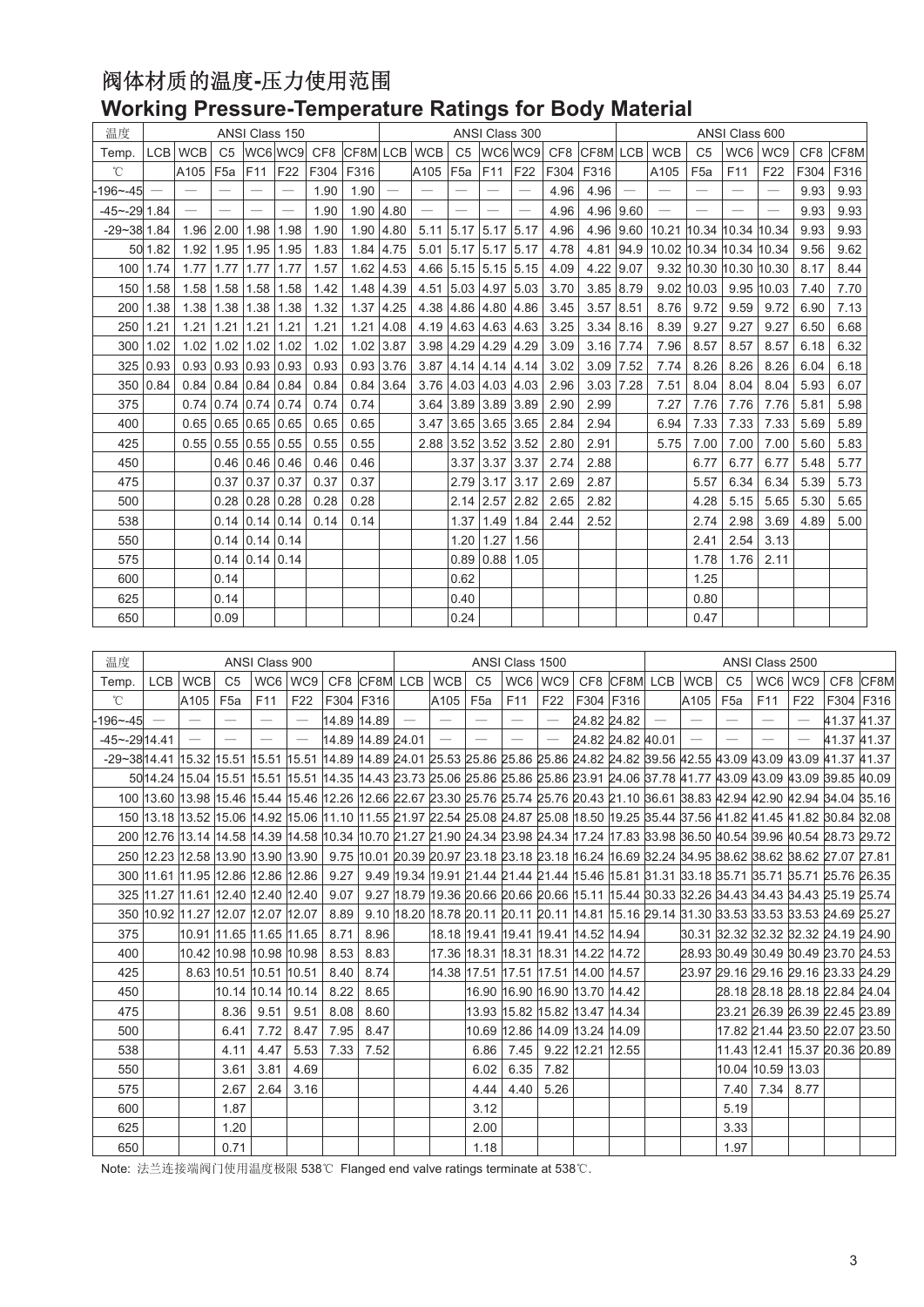#### Packing Flange Nut Packing Flange Stud-**Belleville Spring** Packing Follower Packing Flange**ati** ЦF Packing-Yoke Nut Packing Seat **Bonnet** Ħ **Bonnet Gasket** Hex Nut Thread Stud **Retainer Gasket-**Stem-**Upper Seat Gasket** Retainer- $AB$  Inlet  $\overline{\text{Outlet}}$  A **Upper Seat** Cage Pin-Plug Body Down Seat Down Seat Gasket B

### ᵜփ䜘㔃ᶴ **Body Assembly Construction GT100 分流型/不平衡阀芯 Diverting Flow/Unbalanced Plug**

**GT200** 合流型/不平衡阀芯 Mixing Flow/Unbalanced Plug

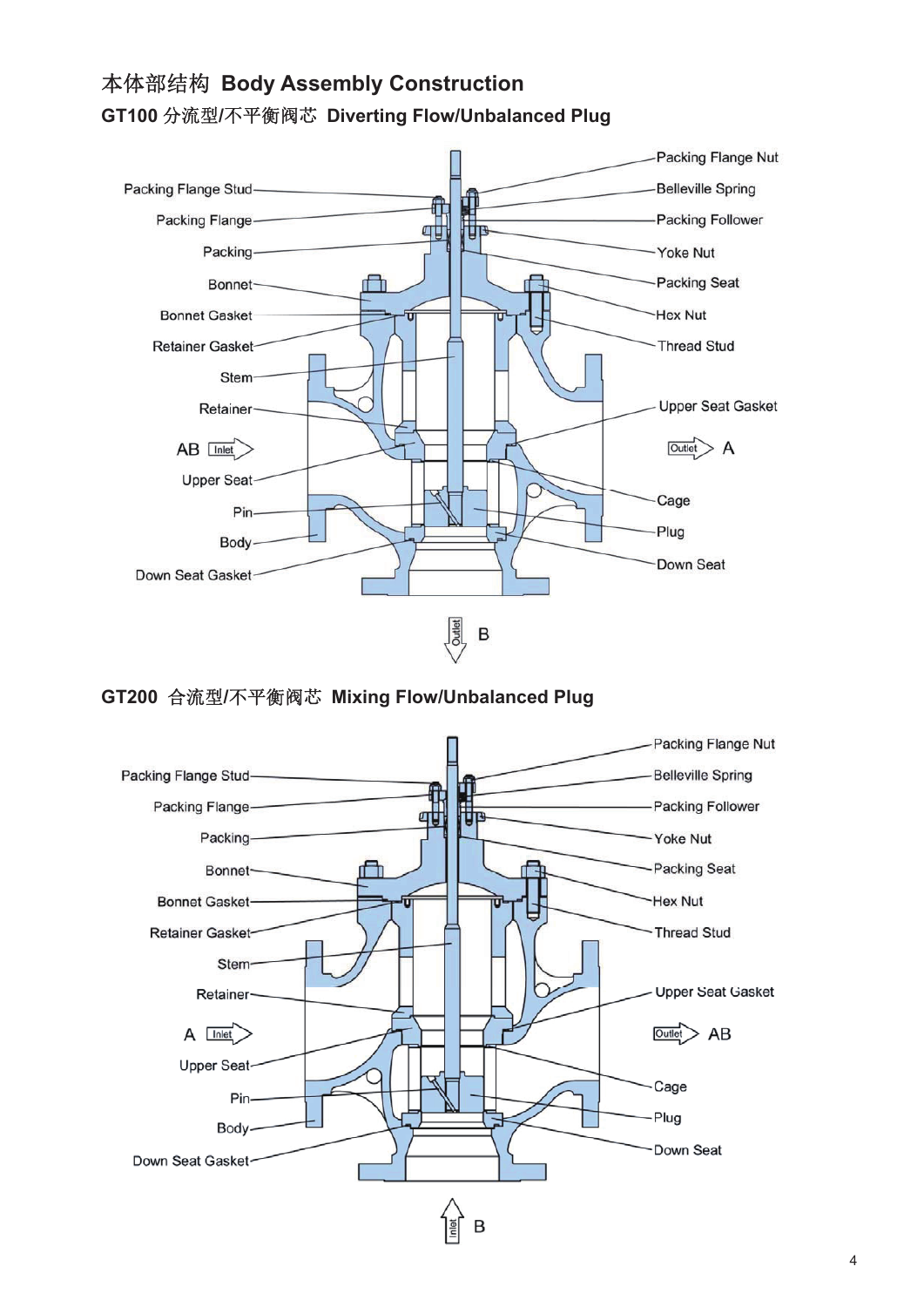#### **GT300** ࠶⍱ර**/**ᒣ㺑䰰㣟 **Diverting Flow/Balanced Plug**



**GT400 合流型/平衡阀芯 Mixing Flow/Balanced Plug** 

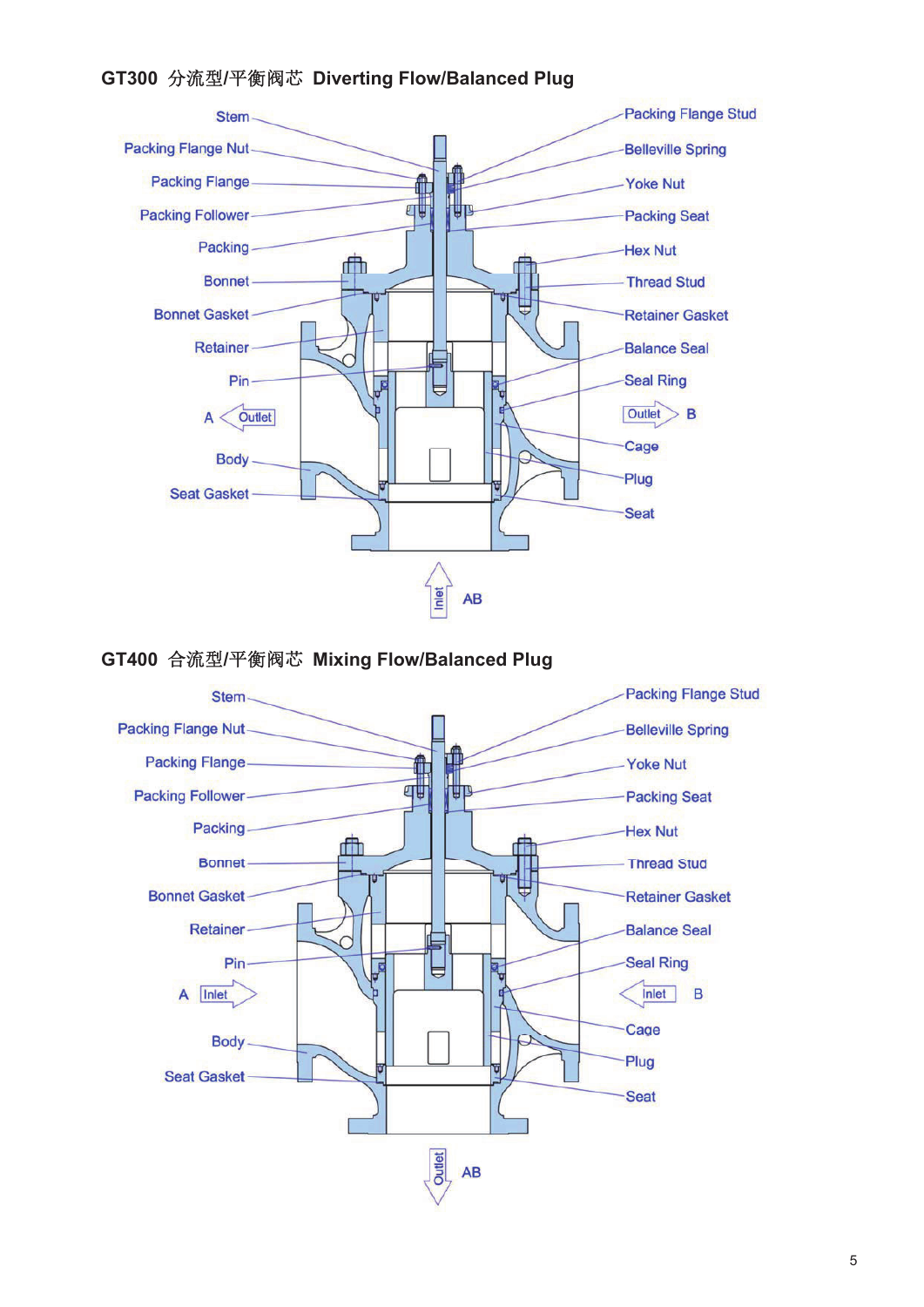# **GT100/GT200** ᶀᯉ㓴ਸ **Material Combinations for GT100/GT200:**

| 阀体/上阀盖材质<br><b>Body/Bonnet Material</b> |                                                                         | A216-WCB, A217-WC6, A217-WC9, A217-C5, A352-LCB |                                   |                                   |  |  |  |
|-----------------------------------------|-------------------------------------------------------------------------|-------------------------------------------------|-----------------------------------|-----------------------------------|--|--|--|
| 套筒 Cage                                 |                                                                         | A182-F6a/HT                                     | A182-F22/Nitrided                 |                                   |  |  |  |
| 阀芯 Plug                                 |                                                                         |                                                 | A564-630/PH                       | A182-F11/SF                       |  |  |  |
| 套筒压圈<br>Cage Retainer                   |                                                                         |                                                 | A182-F6a                          |                                   |  |  |  |
| 阀座 Seat Ring                            |                                                                         | F316+RTFE                                       | A182-F6a/HT                       | A182-F11/SF                       |  |  |  |
| 阀座允许泄漏量<br>Seat Leakage                 |                                                                         | Class VI                                        | Class $\mathbb{N}$ , $\mathbb{V}$ | Class $\mathbb{N}$ , $\mathbb{V}$ |  |  |  |
| 使用温度<br>Fluid<br>temperature<br>°C      | <b>WCB</b><br>Body<br>WC <sub>6</sub><br>Body<br>C <sub>5</sub><br>Body | $-29$ $-1200$                                   | $-29 - +427$                      | $-29$ $-1593$                     |  |  |  |
|                                         | <b>LCB Body</b>                                                         | $-45$ ~+200                                     | $-45 - +230$                      |                                   |  |  |  |

| 阀体/上阀盖材质<br><b>Body/Bonnet Material</b> | A351-CF8, A351-CF8M |                              |                              |  |  |  |  |  |
|-----------------------------------------|---------------------|------------------------------|------------------------------|--|--|--|--|--|
| 套筒 Cage                                 |                     |                              |                              |  |  |  |  |  |
| 阀芯 Plug                                 | A182-F316/HCR       | A182-F316/HCR<br>F316/SS, SF | A182-F316/HCR<br>F316/SS, SF |  |  |  |  |  |
| 套筒压圈<br>Cage Retainer                   | A182-F316           | A182-F316                    | A182-F316                    |  |  |  |  |  |
| 阀座 Seat Ring                            | F316+RTFE           | A182-F316<br>F316/SS, SF     | A182-F316<br>F316/SS, SF     |  |  |  |  |  |
| 阀座允许泄漏量<br>Seat Leakage                 | Class VI            | Class IV, V                  | Class IV, V                  |  |  |  |  |  |
| 使用温度<br>Fluid temperature<br>°C         | $-75 - +200$        | $-196$ $-+230$               | $-196 - 538$                 |  |  |  |  |  |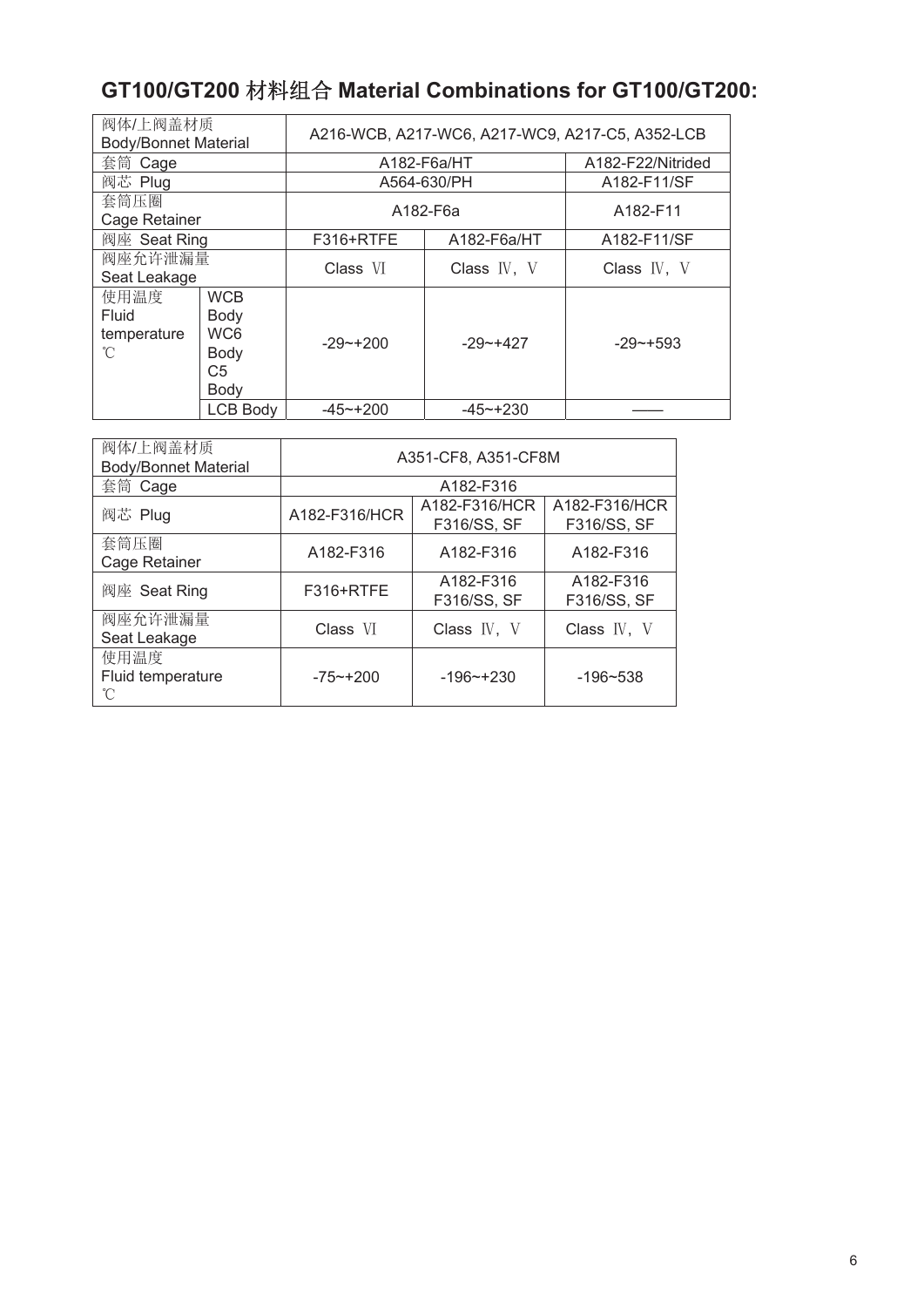## **GT300/GT400** ᶀᯉ㓴ਸ **Material Combinations for GT300/GT400:**

| 阀体/上阀盖材质<br><b>Body/Bonnet Material</b>                                   |                 | A216-WCB, A217-WC6, A217-WC9, A217-C5, A352-LCB |                   |                  |               |  |  |  |
|---------------------------------------------------------------------------|-----------------|-------------------------------------------------|-------------------|------------------|---------------|--|--|--|
| 套筒 Cage                                                                   |                 |                                                 | A182-F22/Nitrided |                  |               |  |  |  |
| 阀芯 Plug                                                                   |                 |                                                 | A564-630/PH       |                  | A182-F11/SF   |  |  |  |
| 套筒压圈<br>Cage Retainer                                                     |                 |                                                 | A182-F11          |                  |               |  |  |  |
| 阀座 Seat Ring                                                              |                 | F316+RTFE                                       | A182-F6a/HT       | A182-F11/SF      |               |  |  |  |
| 平衡密封环<br>Balance Seal *                                                   |                 | RTFE/17-7PH                                     | RTFE/17-7PH       | 柔性石墨<br>Graphite | 柔性石墨 Graphite |  |  |  |
| 阀座允许泄漏量<br>Seat Leakage                                                   |                 | Class VI                                        | Class IV, V       | Class IV, V      | Class IV, V   |  |  |  |
| 使用温度<br><b>WCB Body</b><br>Fluid<br>WC6 Body<br>Body<br>temperature<br>C5 |                 | $-29 - +200$                                    | $-29 - +230$      | $-29 - +427$     | $-29 - +593$  |  |  |  |
| °C                                                                        | <b>LCB Body</b> | $-45 - +200$                                    | $-45 - +230$      |                  |               |  |  |  |

| 阀体/上阀盖材质<br>Body/Bonnet<br>Material | A351-CF8, A351-CF8M |                              |                              |                              |  |  |  |  |  |  |
|-------------------------------------|---------------------|------------------------------|------------------------------|------------------------------|--|--|--|--|--|--|
| 套筒 Cage                             | A182-F316           |                              |                              |                              |  |  |  |  |  |  |
| 阀芯 Plug                             | A182-F316/HCR       | A182-F316/HCR<br>F316/SS, SF | A182-F316/HCR<br>F316/SS, SF | A182-F316/HCR<br>F316/SS, SF |  |  |  |  |  |  |
| 套筒压圈<br>Cage Retainer               | A182-F316           | A182-F316                    | A182-F316                    | A182-F316                    |  |  |  |  |  |  |
| 阀座 Seat Ring                        | F316+RTFE           | A182-F316<br>F316/SS, SF     | A182-F316<br>F316/SS, SF     | A182-F316<br>F316/SS, SF     |  |  |  |  |  |  |
| 平衡密封环<br>Balance Seal *             | RTFE/17-7PH         | RTFE/17-7PH                  | Fluoroloy G/Elgiloy          | 柔性石墨 Graphite                |  |  |  |  |  |  |
| 阀座允许泄漏量<br>Seat Leakage             | Class VI            | Class $IV, V$                | Class IV, V                  | Class IV, V                  |  |  |  |  |  |  |
| 使用温度<br>Fluid temperature<br>°C     | $-75 - +200$        | $-75 - +230$                 | $-196$ $-+230$               | $-196 - 538$                 |  |  |  |  |  |  |

备注 Note:

- ●PH: 析出硬化热处理 Precipitation Hardening → ●HCR: 镀硬铬 インチン Hard Chrome plated
- 

●HT: 热处理 Heat Treatment ●SS: 密封面堆焊司太莱合金 Stellite seat

●RTFE: 强化聚四氟乙烯 Beinforced Teflon <br <>>
■SPE: 表面全部堆焊司太莱合金 Stellite full surface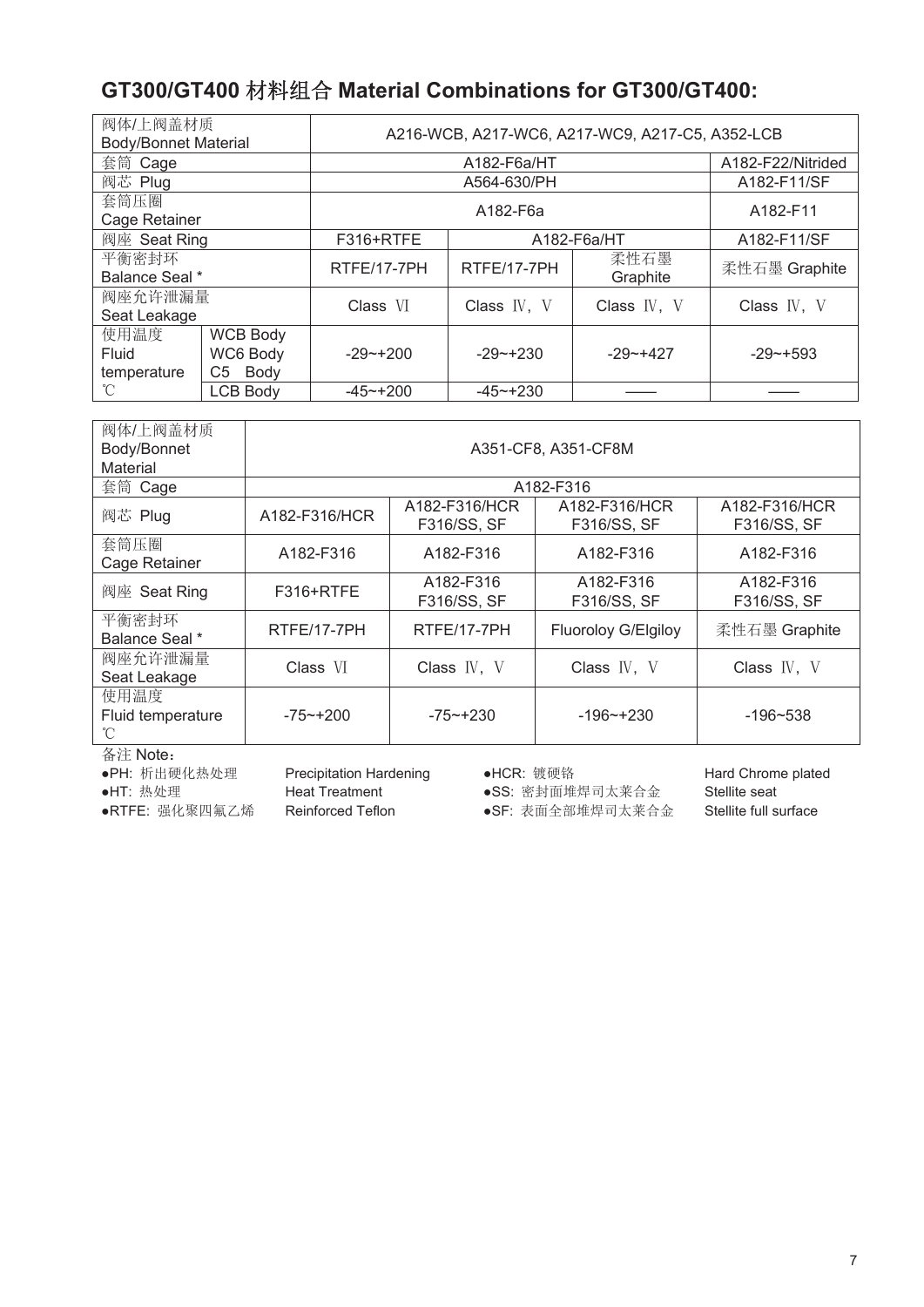#### **GT100 ANSI 150#~600#额定 Cv** 值及行程, 流量特性: 线性 **Rated Cv Values & Stroke for GT100 ANSI 150~600#, Flow Characteristic: Linear**

|                           | 公称通径       | 阀芯尺寸                   |     | 行程                 | 流向                                       | 额定 Cv 值 Rated Cv |                           |  |
|---------------------------|------------|------------------------|-----|--------------------|------------------------------------------|------------------|---------------------------|--|
|                           | Valve Size | Plug Size              |     | stroke             | Flwo Path                                |                  | 阀门开度(%) Valve Opening (%) |  |
| <b>NPS</b>                | mm         | inchs                  | mm  | mm                 |                                          | 0 (Plug Down)    | 100 (Plug Up)             |  |
| $\mathbf{1}$              | 25         | $\mathbf{1}$           | 25  | 15                 | $AB \rightarrow A$                       | 12               | $\overline{0}$            |  |
|                           |            |                        |     |                    | $AB \rightarrow B$                       | $\mathbf 0$      | 16                        |  |
|                           |            | $\mathbf{1}$           |     |                    | $AB \rightarrow A$                       | 12               | $\mathbf 0$               |  |
|                           |            |                        | 25  | 15                 | $AB \rightarrow B$                       | $\mathbf 0$      | 16                        |  |
| 40<br>$1 - 1/2$           |            |                        |     |                    | $AB \rightarrow A$                       | 29               | $\mathbf 0$               |  |
|                           |            | $1 - 1/2$              | 40  | 20                 | $AB \rightarrow B$                       | $\overline{0}$   | 40                        |  |
|                           |            |                        |     |                    | $AB \rightarrow A$                       | 29               | $\mathbf 0$               |  |
| $\overline{2}$<br>50      | $1 - 1/2$  | 40                     | 20  | $AB \rightarrow B$ | $\mathbf 0$                              | 40               |                           |  |
|                           |            |                        |     |                    | $AB \rightarrow A$                       | 69               | $\mathbf 0$               |  |
|                           |            | $\overline{2}$         | 50  | 25                 | $AB \rightarrow B$                       | $\mathbf 0$      | 90                        |  |
|                           |            |                        |     |                    | $AB \rightarrow A$                       | hold             | $\mathbf 0$               |  |
|                           |            | $2 - 1/2$              | 65  | 30                 | $AB \rightarrow B$                       | $\mathbf 0$      | hold                      |  |
| $\ensuremath{\mathsf{3}}$ | 80         |                        |     |                    | $AB \rightarrow A$                       | 110              | $\mathbf 0$               |  |
|                           |            | $\mathfrak{S}$         | 80  | 30                 | $AB \rightarrow B$                       | $\mathbf 0$      | 141                       |  |
|                           |            |                        |     |                    | $AB \rightarrow A$                       | 110              | $\mathbf 0$               |  |
|                           |            | $\sqrt{3}$             | 80  | 30                 | $AB \rightarrow B$                       | 0                | 141                       |  |
| 4                         | 100        | 4                      |     |                    | $AB \rightarrow A$                       | 177              | $\mathbf 0$               |  |
|                           |            |                        | 100 | 40                 | $AB \rightarrow B$                       | $\mathbf 0$      | 229                       |  |
|                           |            |                        |     |                    | $AB \rightarrow A$                       | hold             | $\mathbf 0$               |  |
|                           |            | 5                      | 125 | 50                 | $AB \rightarrow B$                       | $\mathbf 0$      | hold                      |  |
| 6                         | 150        |                        |     |                    | $AB \rightarrow A$                       | 400              | $\mathbf 0$               |  |
|                           |            | 6                      | 150 | 60                 | $AB \rightarrow B$                       | $\mathbf 0$      | 520                       |  |
|                           |            |                        |     |                    | $AB \rightarrow A$                       | hold             | $\mathbf 0$               |  |
| 8                         |            | $\overline{7}$         | 175 | 60                 | $AB \rightarrow B$                       | 0                | hold                      |  |
|                           | 200        |                        |     |                    | $AB \rightarrow A$                       | 675              | $\mathbf 0$               |  |
|                           |            | 8                      | 200 | 70                 | $AB \rightarrow B$                       | $\overline{0}$   | 850                       |  |
|                           |            |                        |     |                    |                                          |                  |                           |  |
|                           | 250        | 8                      | 200 | 70                 | $AB \rightarrow A$<br>$AB \rightarrow B$ | 675<br>0         | $\mathbf 0$<br>850        |  |
| 10                        |            |                        |     |                    |                                          | 1,070            | $\mathbf 0$               |  |
|                           |            | 10                     | 250 | 90                 | $AB \rightarrow A$<br>$AB \rightarrow B$ | $\mathbf 0$      | 1,360                     |  |
|                           |            |                        |     |                    |                                          |                  |                           |  |
|                           |            | 10                     | 250 | 90                 | $AB \rightarrow A$                       | 1,070            | 0                         |  |
| 12                        | 300        |                        |     |                    | $AB \rightarrow B$                       | 0                | 1,360                     |  |
|                           |            | 12                     | 300 | 90                 | $AB \rightarrow A$                       | 1,400            | $\overline{0}$            |  |
|                           |            |                        |     |                    | $AB \rightarrow B$                       | $\Omega$         | 1,730                     |  |
|                           |            | 12                     | 300 | 90                 | $AB \rightarrow A$                       | 1,400            | $\mathbf 0$               |  |
| 14                        | 350        |                        |     |                    | $AB \rightarrow B$                       | $\mathbf 0$      | 1,730                     |  |
|                           |            | 14                     | 350 | 130                | $AB \rightarrow A$                       | 1,890            | $\Omega$                  |  |
|                           |            |                        |     |                    | $AB \rightarrow B$                       | $\Omega$         | 2,450                     |  |
|                           |            | 14                     | 350 | 130                | $AB \rightarrow A$                       | 1,890            | $\mathbf 0$               |  |
| 16                        | 400        |                        |     |                    | $AB \rightarrow B$                       | $\mathbf{0}$     | 2,450                     |  |
|                           |            | 16                     | 400 | 150                | $AB \rightarrow A$                       | 2,260            | $\mathbf 0$               |  |
|                           |            |                        |     |                    | $AB \rightarrow B$                       | $\theta$         | 2,950                     |  |
|                           |            | 16                     | 400 | 150                | $AB \rightarrow A$                       | 2,260            | $\mathbf 0$               |  |
| 18                        | 450        |                        |     |                    | $AB \rightarrow B$                       | $\mathbf 0$      | 2,950                     |  |
|                           |            | 18                     | 450 | 160                | $AB \rightarrow A$                       | 2,870            | $\theta$                  |  |
|                           |            |                        |     |                    | $AB \rightarrow B$                       | $\mathbf 0$      | 3,710                     |  |
|                           |            | 18                     | 450 | 160                | $AB \rightarrow A$                       | 2,870            | $\mathbf 0$               |  |
| 20                        | 500        |                        |     |                    | $AB \rightarrow B$                       | 0                | 3,710                     |  |
|                           |            | 20                     | 500 | 180                | $AB \rightarrow A$                       | hold             | $\mathbf 0$               |  |
|                           |            |                        |     |                    | $AB \rightarrow B$                       | $\mathbf 0$      | hold                      |  |
|                           |            |                        |     | 180                | $AB \rightarrow A$                       | hold             | $\mathbf 0$               |  |
| 24                        | 600        | 20<br>500<br>24<br>600 |     |                    | $AB \rightarrow B$                       | 0                | hold                      |  |
|                           |            |                        | 230 | $AB \rightarrow A$ | hold                                     | $\mathbf 0$      |                           |  |
|                           |            |                        |     |                    | $AB \rightarrow B$                       | $\mathbf 0$      | hold                      |  |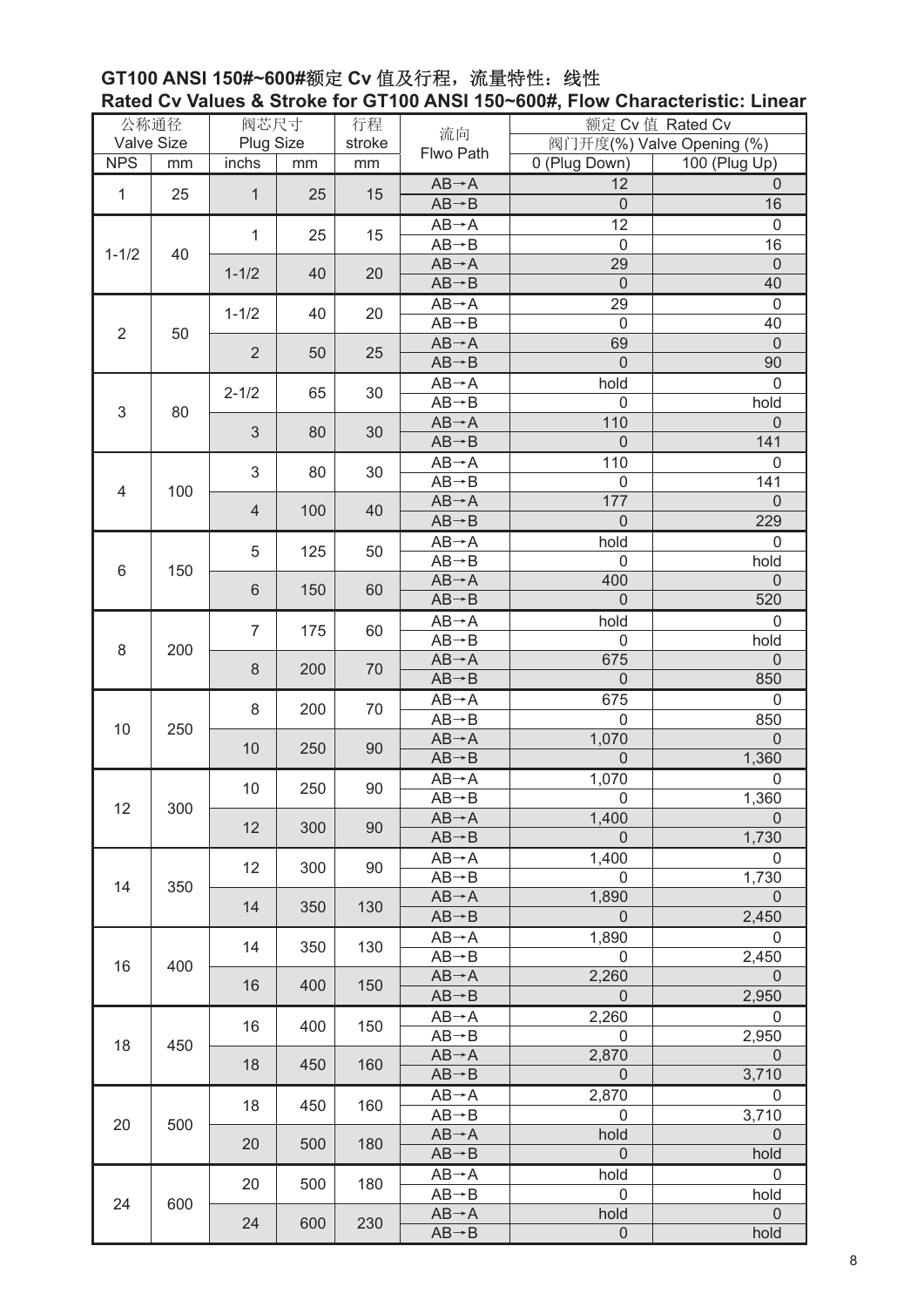#### **GT200 ANSI 150#~600#额定 Cv** 值及行程, 流量特性: 线性 **Rated Cv Values & Stroke for G200 ANSI 150~600#, Flow Characteristic: Linear**

|                      | 公称通径           | 阀芯尺寸           |     | 行程                 | 流向                          | 额定 Cv 值 Rated Cv    |                           |     |              |
|----------------------|----------------|----------------|-----|--------------------|-----------------------------|---------------------|---------------------------|-----|--------------|
|                      | Valve Size     | Plug Size      |     | stroke             | Flwo Path                   |                     | 阀门开度(%) Valve Opening (%) |     |              |
| <b>NPS</b>           | mm             | inchs          | mm  | mm                 |                             | 0 (Plug Down)       | 100 (Plug Up)             |     |              |
| $\mathbf{1}$         | 25             | $\mathbf{1}$   | 25  | 15                 | $A \rightarrow AB$          | 11                  | $\mathbf 0$               |     |              |
|                      |                |                |     |                    | $B\rightarrow AB$           | $\mathbf 0$         | 15                        |     |              |
|                      |                | $\mathbf{1}$   | 25  | 15                 | $A \rightarrow AB$          | 11                  | $\mathbf 0$               |     |              |
| 40<br>$1 - 1/2$      |                |                |     |                    | $B\rightarrow AB$           | $\mathbf 0$         | 15                        |     |              |
|                      |                | $1 - 1/2$      | 40  | 20                 | $A \rightarrow AB$          | 27                  | $\mathbf 0$               |     |              |
|                      |                |                |     |                    | $B\rightarrow AB$           | $\mathbf 0$         | 37                        |     |              |
|                      |                | $1 - 1/2$      | 40  | 20                 | $A \rightarrow AB$          | 27                  | $\mathbf 0$               |     |              |
| $\overline{2}$<br>50 |                |                |     | $B\rightarrow AB$  | $\mathbf 0$                 | 37                  |                           |     |              |
|                      |                | $\overline{2}$ | 50  | 25                 | $A \rightarrow AB$          | 64                  | $\mathbf 0$               |     |              |
|                      |                |                |     | $B\rightarrow AB$  | $\overline{0}$              | 83                  |                           |     |              |
|                      |                | $2 - 1/2$      | 65  | 30                 | $A \rightarrow AB$          | hold                | $\mathsf 0$               |     |              |
| 3                    | 80             |                |     |                    | $B\rightarrow\overline{AB}$ | $\mathbf 0$         | hold                      |     |              |
|                      |                | $\mathfrak{S}$ | 80  | 30                 | $A \rightarrow AB$          | 101                 | $\mathbf 0$               |     |              |
|                      |                |                |     |                    | $B\rightarrow AB$           | $\mathbf 0$         | 130                       |     |              |
|                      |                | 3              | 80  | 30                 | $A \rightarrow AB$          | 101                 | $\overline{0}$            |     |              |
| 4                    | 100            |                |     |                    | $B\rightarrow AB$           | $\mathbf 0$         | 130                       |     |              |
|                      | $\overline{4}$ |                | 100 | 40                 | $A \rightarrow AB$          | 163                 | $\mathbf 0$               |     |              |
|                      |                |                |     |                    | $B\rightarrow AB$           | $\overline{0}$      | 211                       |     |              |
|                      |                | 5              | 125 | 50                 | $A \rightarrow AB$          | hold                | $\mathbf 0$               |     |              |
| 6                    | 150            |                |     |                    | $B\rightarrow AB$           | $\mathbf 0$         | hold                      |     |              |
|                      |                | $6\,$          | 150 | 60                 | $A \rightarrow AB$          | 370                 | $\mathbf 0$               |     |              |
|                      |                |                |     |                    | $B\rightarrow AB$           | $\mathbf 0$         | 475                       |     |              |
| 8<br>200             | 7              | 175            | 60  | $A \rightarrow AB$ | hold                        | 0                   |                           |     |              |
|                      |                |                |     |                    | $B\rightarrow AB$           | $\mathsf 0$         | hold                      |     |              |
|                      |                | 8              | 200 | 70                 | $A \rightarrow AB$          | 620                 | $\overline{0}$            |     |              |
|                      |                |                |     |                    | $B\rightarrow AB$           | $\overline{0}$      | 785                       |     |              |
|                      |                | 8              | 200 | 70                 | $A \rightarrow AB$          | 620                 | $\mathbf 0$               |     |              |
| 10                   | 250            |                |     |                    | $B\rightarrow AB$           | $\mathbf 0$         | 785                       |     |              |
|                      |                | 10             | 250 | 90                 | $A \rightarrow AB$          | 980                 | $\mathbf 0$               |     |              |
|                      |                |                |     |                    | $B\rightarrow AB$           | $\mathbf 0$         | 1,250                     |     |              |
|                      |                |                | 10  |                    | 250                         | 90                  | $A \rightarrow AB$        | 980 | $\mathbf{0}$ |
| 12                   | 300            |                |     |                    | $B\rightarrow AB$           | $\mathsf 0$         | 1,250                     |     |              |
|                      |                | 12             | 300 | 90                 | $A \rightarrow AB$          | 1,290               | $\overline{0}$            |     |              |
|                      |                |                |     |                    | $B\rightarrow AB$           | $\Omega$            | 1,590                     |     |              |
|                      |                | 12             | 300 | 90                 | $A \rightarrow AB$          | 1,290               | $\mathbf 0$               |     |              |
| 14                   | 350            |                |     |                    | $B\rightarrow AB$           | $\mathbf 0$         | 1,590                     |     |              |
|                      |                | 14             | 350 | 130                | $A \rightarrow AB$          | 1,740               | $\overline{0}$            |     |              |
|                      |                |                |     |                    | $B\rightarrow AB$           | $\mathbf 0$         | 2,250                     |     |              |
|                      |                | 14             | 350 | 130                | $A \rightarrow AB$          | 1,740               | $\mathbf 0$               |     |              |
| 16                   | 400            |                |     |                    | $B\rightarrow AB$           | $\mathbf 0$         | 2,250                     |     |              |
|                      |                | 16             | 400 | 150                | $A \rightarrow AB$          | 2,080               | $\mathbf 0$               |     |              |
|                      |                |                |     |                    | $B\rightarrow AB$           | $\mathbf 0$         | 2,720                     |     |              |
|                      |                | 16             | 400 | 150                | $A \rightarrow AB$          | 2,080               | $\mathsf 0$               |     |              |
| 18                   | 450            |                |     |                    | $B\rightarrow AB$           | $\mathbf 0$         | 2,720                     |     |              |
|                      |                | 18             | 450 | 160                | $A \rightarrow AB$          | 2,640               | $\mathbf 0$               |     |              |
|                      |                |                |     |                    | $B\rightarrow AB$           | $\mathbf 0$         | 3,410                     |     |              |
|                      |                | 18             | 450 | 160                | $A \rightarrow AB$          | 2,640               | 0                         |     |              |
| 20                   | 500            |                |     |                    | $B\rightarrow AB$           | $\mathsf{O}\xspace$ | 3,410                     |     |              |
|                      |                | 20             | 500 | 180                | $A \rightarrow AB$          | hold                | $\mathbf 0$               |     |              |
|                      |                |                |     |                    | $B\rightarrow AB$           | $\mathbf 0$         | hold                      |     |              |
|                      |                | 20             | 500 | 180                | $A \rightarrow AB$          | hold                | $\pmb{0}$                 |     |              |
| 24                   | 600            |                |     |                    | $B\rightarrow AB$           | $\mathbf 0$         | hold                      |     |              |
|                      |                | 24<br>600      | 230 | $A \rightarrow AB$ | hold                        | $\mathsf{O}\xspace$ |                           |     |              |
|                      |                |                |     |                    | $B\rightarrow AB$           | $\mathbf 0$         | hold                      |     |              |